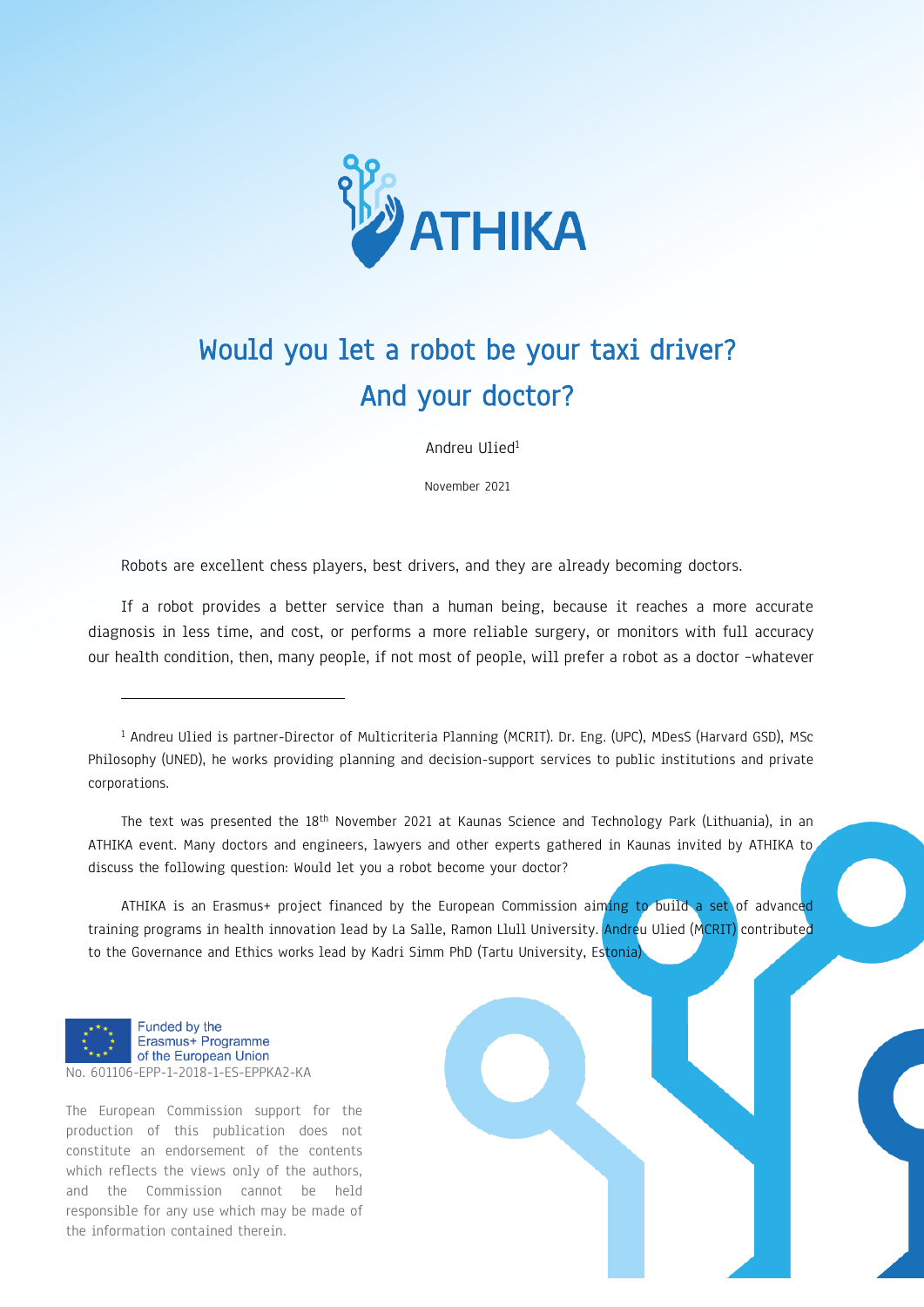is a robot- just because the robot is more useful, and produces better results. Just the same happens with taxi drivers.

Let's begin the discussion from a utilitarian ethical paradigm, and later on exploring alternative ethical and political paradigms.

Robots are useful because they remove human errors, have no flaws. Daniel Kahneman, in Noise: A Flaw in Human Judgment (2021), describes many flaws in medicine, even in relation of reading X-rays; too often different doctors reach different diagnosis, particularly when the patient is a child. Doctors are no better that judges, for instance, providing both predictive and evaluative, value-based, judgments. It is true that intelligent algorithms may dehumanize patients by standardizing people into statistics, but algorithms feed with massive date by sensors and digital devices can be much precise and fair, and reliable, than a human being. It is therefore rational for people to choose robots as a doctors, as well as a judge, not just as a taxi drivers or chess players.

Robots are free from any emotion, or distraction. They are value-free. Have no prejudices. Networks of interconnected devices, from intelligent implants to exogenous prosthesis, all sort of autonomous artefacts, will learn and improve very fast by themselves, just by exchanging massive data, about a particular human being, about a given group of people, in a given environment, under specific circumstances, over time. Humans may not know why robots take one or another decision, algorithms tend become black boxes, but this obscurity may seem a reasonable price to pay, for many, if the robot's decision is at the end right.

Robots are able to provide objective advice to patients based on facts, as observed and measured scientifically. Robots don't have problems to mix up values with facts, feelings with thoughts. Robots are free from human errors and never face "tragic dilemmas" –as defined by Martha Nussbaum-, decisions having no alternatives free from ethical controversy.

Moreover, it is likely that robots will likely become affordable not just to wealthier population but to everybody, as more robots are being manufactured by other robots. It is likely, therefore, that, liked or no, all sort of robots used in medicine may provide "a greater happiness for a greater number of people", the key political decision-making criteria from a utilitarian ethical view, as formulated first by Jeremy Bentham, and then refined by John Stewart Mill, the great liberal philosopher, in mid-19<sup>th</sup> century. Governments would have to support robots acting as doctors, because they are more useful and cost-effective that human doctors. Moreover, the interaction with a robot will be increasingly similar to the interaction with a human because robots may be designed with human-like interfaces and capacity to interact. Since Alan Turing proposed this famous test in the 1950s, to distinguish between a robot and a human being in an online conversation is becoming more difficult -proof you are not a robot!-already ask may online applications.

Pablo, my brother in law, is a good doctor; he practices in Berkeley, California; opposite to his father, a psychoanalyst, Pablo has a scientific-oriented mind-set. Actually, Pablo finished a PhD in Molecular Biology at Harvard, before studying medicine. If a patient asks for his opinion, he always

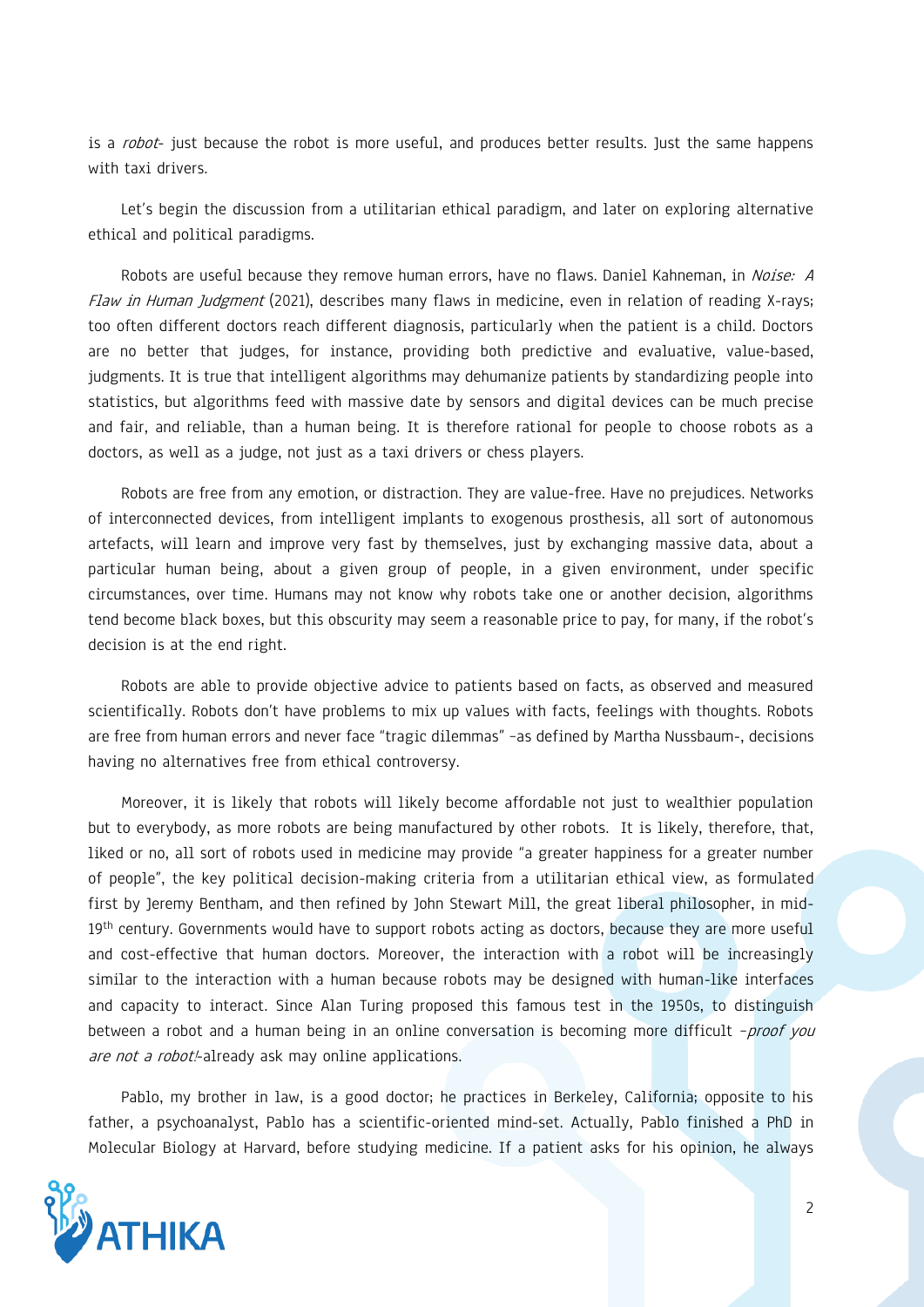tells the truth –all the truth, nothing but the truth. "Your life expectancy is about three months", he may say. If the patient keeps asking him what to, Pablo may say: "you may accept it, and live as peacefully as possible, next months, or go to a good private hospital to get the best available cure, for half million dollars, having maybe 10% chances to survive". Implicitly, Pablo is applying a utilitarian ethical paradigm, since he is balancing costs, financial and also emotional, and benefits. A robot will be able to do better this kind of advice. What is the best alternative from a pure cost-benefit analysis? It depends on the age of the patient, as well as in his income level. Just by answering in terms of costs and benefits, Pablo is sharing his own utilitarian ethical frame. A robot would actually be able to perform the cost and benefit calculus in a more refined way than Pablo, based on the official US Cost-benefit guidelines and the so-called "Statistical Value of Life". What rational price -in dollars, or euros- a given human being should be able to pay to gain some more months or years of life? This calculation is perverse, "grotesque" as Charles Taylor said, but it is needed since public resources are scarce and some sort of rule is needed to allocate them to reduce car accidents or to finance public research on cancer or to hire more doctors on public hospitals, or just to build schools or another art museum.

Based on a Cost-benefit decision-making criteria, it seems that letting robots to substitute human beings as a doctors may be a sound decision indeed, in the sense it is very useful. But, what it means for humans to live in a society where doctors –psychologists, judges, and why not best friends and lovers- are increasingly being replaced by robots? Just focusing on doctors, it may mean that human bodies can be manipulated and fixed as machines, and of course the same holds for animals, engineered to develop organs to be transplanted to human beings. The scholastic distinction between body and mind, or soul will be removed, but also these concepts. A human body is an imperfect organism that needs to be improved. Death, at the end, is an error of nature that should be solved. This is the implicit ethics applied in engineering, needless to say. It is embodied into a pragmatic and positivist, progressive rather than conservative, mind-set. Every invention is useful if it solves a problem in a cost-effective manner, if it is improves human wellbeing. There is no absolute and universal truth independent from humanity, as Richard Rorty stated. Our values are evolutionary, like our biology, they come from the stories we tell ourselves once we experience the consequences of our previous decisions. More useful values survive, remain. Animals have no other rights that those useful to human beings. Transhumanism, as claimed by Kurtz Kurzweil, Engineer of the Year in 1992 in the USA, is likely and not too distant and, according for instance to Jacques Ellull, unstoppable future.

Let's explore now an alternative ethical paradigm, based on deontology, and rights. A number of patients may just prefer to claim their right to die with dignity instead of spending their latest days and months surrounded with robots. I am remembering now in Tobias, also Californian, like Pablo, but Tobias migrate to Europe in late eighties and open a chiropractic clinic in the Olympic Village of Barcelona. He enjoyed very much sailing, and dreamed to sail one day across the Atlantic; he even bought a lovely second-hand sailing boat that needed care and expensive repair and he devoted a lot of time and money to it. I remember a sailing trip both of us alone, almost ten hours discussing about vitalism: Tobies was convinced that our body can cure itself if we take care of it, particularly if we make sure that our nervous system functions well and sends proper messages to our brain. He rejected

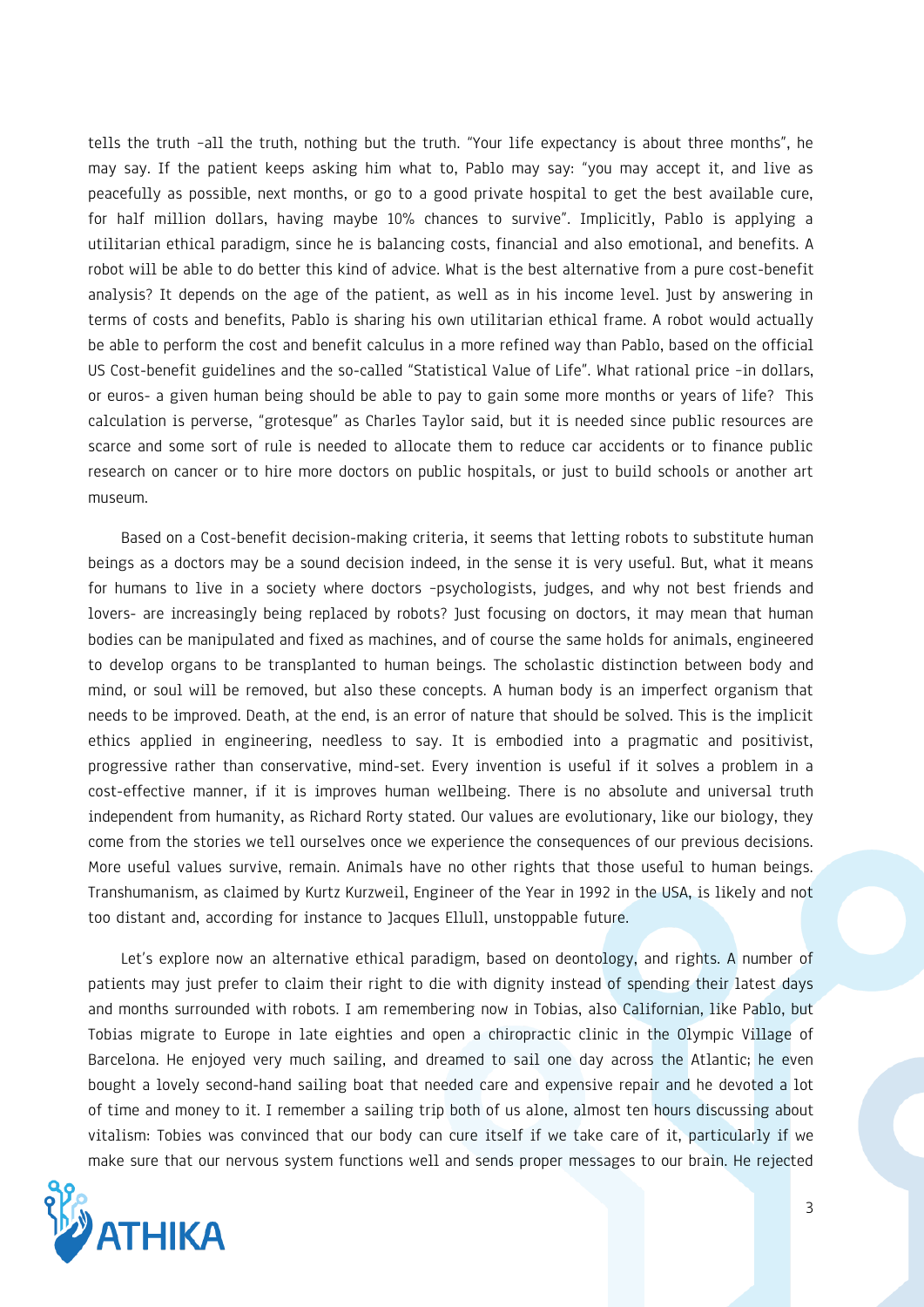being vaccinated, long before coronavirus pandemic. Never took medicines. Almost never was visited by a doctor, and he got a very late diagnosis of cancer, one day, when finally his family took him to a doctor. The Spanish public health system could treat him for free, and he also had enough savings to go back to USA to the best hotel in Huston. Instead, Tobias decided to equip his boat at very best, say good-by to his two sons and together with his second wife sail to America from Barcelona. Maybe the joy of fulfilling his sailing dream and the peace of sailing for weeks will be good for him, he thought; anyway, he would live intensively his remaining time. Tobias died much before expected, days before reaching Canary Islands, and his wife sailed by herself few days to reach Palmas, Tobias' body tied in the cabin, covered by a blanket. Tobias death was premature indeed, but it was not sad. Robots had no role at all in Tobias' history.

Surely Pablo would admire Tobias, because his decision was human indeed. Only a human being can decide this way. Doctors have, since Ancient Greece, a deontological code beyond pure utilitarian ethics. Both doctors and patients have rights to be protected. Should a doctor help a patient to die, if he or she asks for? How do we understand this help, as avoiding pain and suffering, as taking out the system that keeps the person alive, or even providing means to provoke the death? The engineers that design and build all sort of intelligent autonomous devices, such as robots, don't use to ask these questions to themselves, they don't have any deontological code; even more, engineers don't feel the need to have any deontological code since they have an implicit utilitarian or consequentialist ethic. How to develop a deontological code for robots? The European Parliament is studying the legal status of "electronic beings". Who is accountable for robots' wrong doing? Do doctors need to rethink and update their ancient deontological code? And lawyers to redefine the meaning of law?

There is third ethical paradigm to be considered, based not on the consequences of the decision as evaluated by each individual, nor on the rights and moral imperatives as stated by Immanuel Kant. From Aristotle to Charles Taylor, Alistair McIntyre or Mikel Sandel, there is an ethical tradition that emphasizes the concept of "virtue", values than cannot be imposed as norms neither evaluated as cost and benefits, or usefulness, but shared by a community. Hardly a robot can be sensitive to virtues. Pablo's patient may prefer not to ask their sons or daughters for money, he may wish to be together with all of them, in his latest days, in a nice mountain resort; Tobias invested all his savings in his boat, and leave to Canary Islands, instead of paying the university of his sons because he wanted his sons to live by themselves, free from him. There is a restaurant in Lima, Peru, called "The Good Death". What's a good death? Hardly a robot will never have the sensitivity to understand this question. Many doctors, at least decades or centuries ago, had this sensitivity. Robots had no role in the death of my grand-mother: "I die happily", she said to all of us, "Because all of you are here, with me", she added. She, like ancient stoics, believed that we humans have "to obey the law of life" to live peaceful lives, not to worry of anything we know we cannot change. But it is part of human condition no to obey these laws, but to change them. We don't know how to die as happily –this was her word- as my grandmother, because it is not easy in a rationalized, disenchanted world.

Engineer's mind-set is a problem-solving mind –they see life and nature as an exciting environment full of problems to be solved. Engineers tend to believe results matters, think in terms of utilities